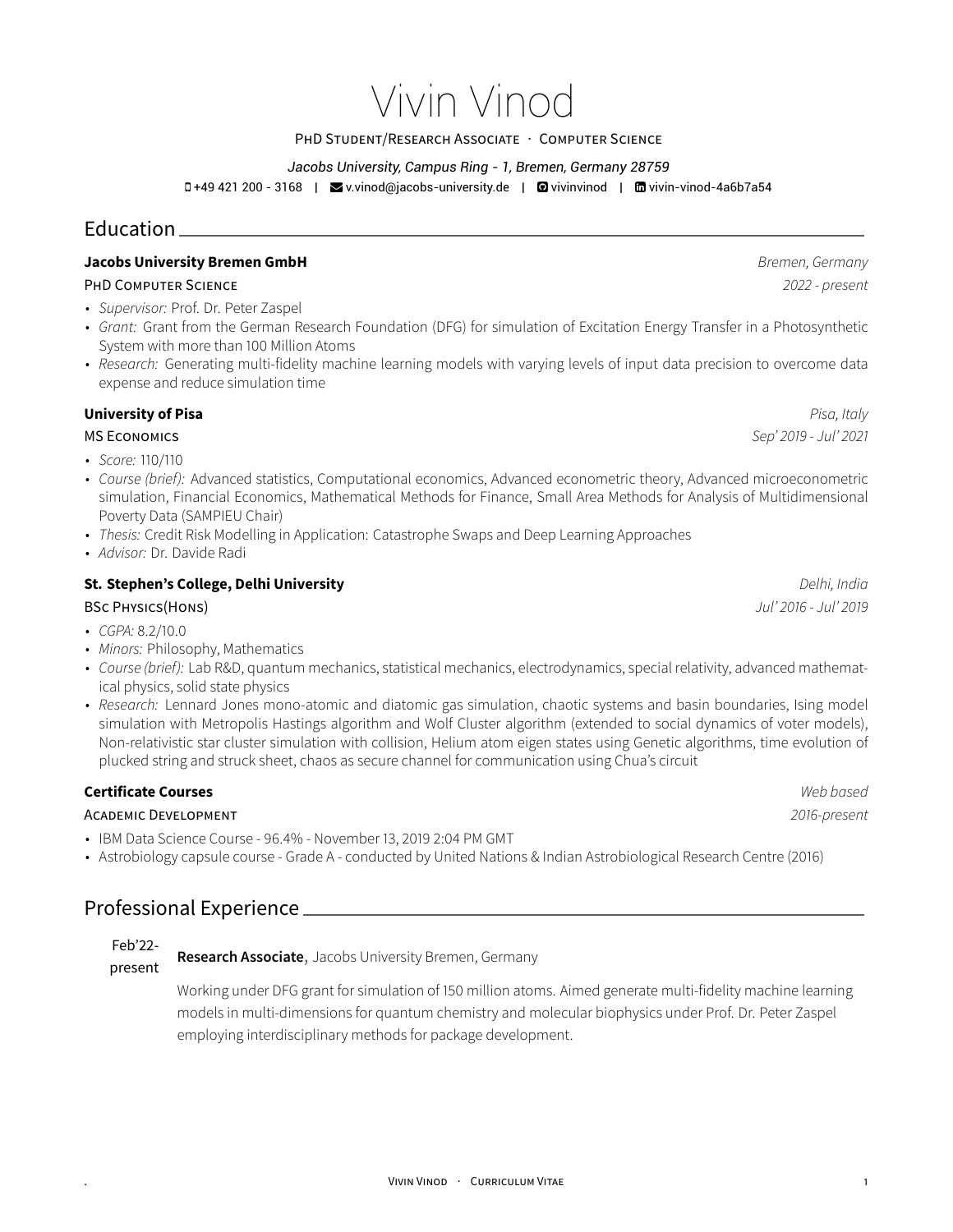Jan'21- Jun'21 **Junior Research Intern**, National Institute of Statistics, Italy (ISTAT)

> Evaluated orthophotos into a readable format as part of pre-processing metric for subsequent data manipulation. Developed U-NET DL hybrid to produce masks of orthophoto segmentation. Analyzed output in a reproducible manner. Implemented 12 channel satellite image segmentation model for integration with ISTAT policy making sector.

- 2021 **Graduate Teaching Assistant**, Dept. of Economics, University of Pisa TA for mathematical methods for economics.
- 2016-2021 **Volunteer Tutor**, India Mission, India Educator and facilitator to high school students in mathematics and natural sciences.

Publications

**PUBLISHED** 

- **V. Vinod** 2021. Credit Risk Modelling in Application: Catastrophe Swaps and Deep Learning Approaches. UNIPI Biblio.
- **V. Vinod** 2020. Data laws and ethics of machine learning. UNIPI (2021).
- **V. Vinod** 2020. Economic Indicators of Poverty policy paper for poverty analysis in EU and Italy using multidimensional panel data. UNIPI & Jean Monnet Chair (2021).
- **V. Vinod**. 2021. U-NET DL Hybrid model for orthophoto segmentation. ISTAT Research Reports.

IN REVIEW

**V. Vinod** and D. Radi. 2021. Credit Risk modelling using Self-Organizing-Maps. UNIPI (2021).

IN PREP

**D. Salgado**, M. Necula, B. Oancea, S. Barragan, and V. Vinod. 2021. Delauney triangulationfor Voronoi partition: n-neighbour assessment of closest antenna fallacy.

#### Awards, Fellowships, & Grants

| Jul'21 | <b>SAMPIEU Award, Jean Monnet Chair</b>          | €1.000  |
|--------|--------------------------------------------------|---------|
| Dec'19 | International Student Award, University of Pisa  | €1.350  |
| Feb'18 | Meera Memorial Award, St. Stephen's College, DU  | ₹3.000  |
| Jul'17 | College Bursary Grant, St. Stephen's College, DU | ₹20.000 |

### Presentations

*\* presenting author; <sup>+</sup> collaborative*

#### INVITED TALKS

- Nov 2021. *Delauney Triangulation for Voronoi Partition for implementation in Simulated Mobile Network Data*. Invited talk: International Conference Use of R in Official Statistics (uRosConf 2021), Bucharest, Romania (Virtual).
- Jul 2021. *Living conditions and Poverty in Italy 2017. Small Area estimation and machine learning methods*. competitive participant (Winner), Erasmus+ & Centro Camilo Dagum & Jean Monnet Chair EU, Pisa, Italy.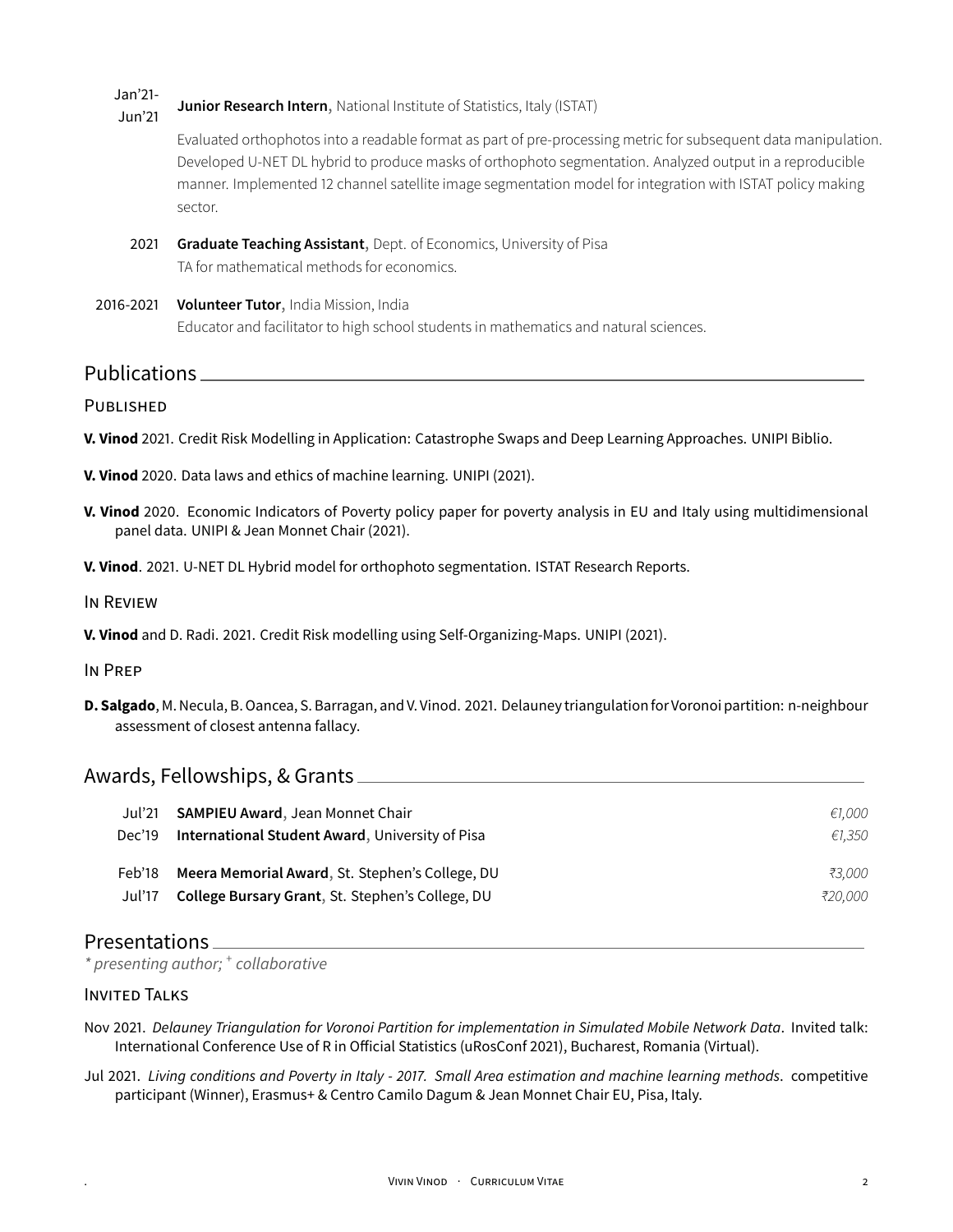Feb 2018. *Chua diode circuit as a secure communication device using chaos theory*. Invited talk: Meera Memorial Paper Presentation, Delhi, India.

#### CONTRIBUTED PRESENTATIONS

- D. Salgado \*<sup>+</sup>, M. Necula<sup>+</sup> and B. Oancea<sup>+</sup>, S. Barragan<sup>+</sup>, and V. Vinod<sup>+</sup>. 2021. *simviz: a package to visualize simulated telecommunication mobile network event data*. uROS Conference 2021, Bucharest, Romania (Virtual).
- **V. Vinod\*<sup>+</sup>** and Y. Funk<sup>+</sup> . 2021. *Small area estimation methods for NUTS3 level poverty estimation in Italy*. University of Pisa and Scuola S'ant Anna, Pisa, Italy.

# Teaching Experience

Winter 2021 **Mathematical methods for economics**, Teaching Assistant

Research Experience

#### INSTITUTIONAL RESEARCH

#### **Jacobs University Bremen - Dept of Computer Science** *Bremen, Germany*

#### SUPERVISOR: PROF. DR. P. ZASPEL *Feb'22 - Present*

- Highly interdisciplinary field of machine learning for quantum chemistry and molecular biophysics.
- Replace time and computationally expensive calculation of quantum chemistry calculations with generalised and scalable Multi-Fidelity machine learning (MFML) models.
- Simulate 150 million atom Bacterio-Chlorophyll (BChl) Light Harvesting complex (LHC) by focusing on excitonic energy transfer in the organelle.
- Employ cheap classical molecular dynamics to provide detailed quantum mechanical description of LHCs.
- Reduce amount of expensive data required to train model for excitonic energy prediction.
- Develop MFML models with consistent average accuracy at least equivalent to DFT methods.
- Train MFML model with augmentation to accommodate environments of large complex in a flat membrane and subsequently a full scale chromatophore complex.

#### **INE Spain - Dept of methodology for OS & INS Romania - Dept Innovative tools in OS** *Tucson, AZ* CO-ADVISORS: DR. D. SALGADO & DR. M. NECULA & DR. B. OANCEA & DR. S. BARRAGAN *Sep'21-Jan'22*

- Voronoi partition analysis for simulated network big data analysis for use in official statistics (OS).
- Develop visualisation packages for simviz package in R to be integrated into big data analysis of ground truth network data.
- Voronoi neighbourhood assessment to study nearest antenna connection fallacy in mobile network data analysis. Results show benefit of simviz over conventional methods of analysis.

#### **University of Pisa & Scuola S'ant Anna Pisa - Dept of Economics & Management** *Pisa, Italy*

#### ADVISOR: DR. D. RADI *Jan'21-Jul'21*

- Thesis: "Credit Risk Modelling in Application: Catastrophe Swaps and Deep Learning Approaches".
- Self organizing maps applied to hands-on approach for study of credit risk defaulting to banks.
- Compound Poisson process modelling of Catastrophe swaps with both ex-ante and loss re-estimation pricing.
- Using U-NET CNN and hybrid deep learning to estimate catastrophe swap prices during loss re-estimation.

#### **National Institute of Statistics - Department of Statistical Production** *Rome, Italy*

### CO-ADVISORS: DR. C. GUISTI & DR. A. FERRUZZA & DR. L. CONSTANZO & DR. S. MUGNOLI *Jan'21-Jun'21*

- Projects: Satellite image segmentation to study urbanisation and generate higher level metrics of poverty for policy making.
- Deployed deep U-NET convolutional neural network (CNN) model in interest of 5-fold image segmentation of 12-channel satellite image input.
- Data cleaning and analysis from noisy satellite channels by incorporating multi-channel inputs.
- Test ANN models to predict urbanization as a function of different input variables including foliage cover, buildings, roads, and crop cover change.
- Proposed work on converting .ecw files to python readable formats to assist future development of this branch of work.

*University of Pisa, Italy*